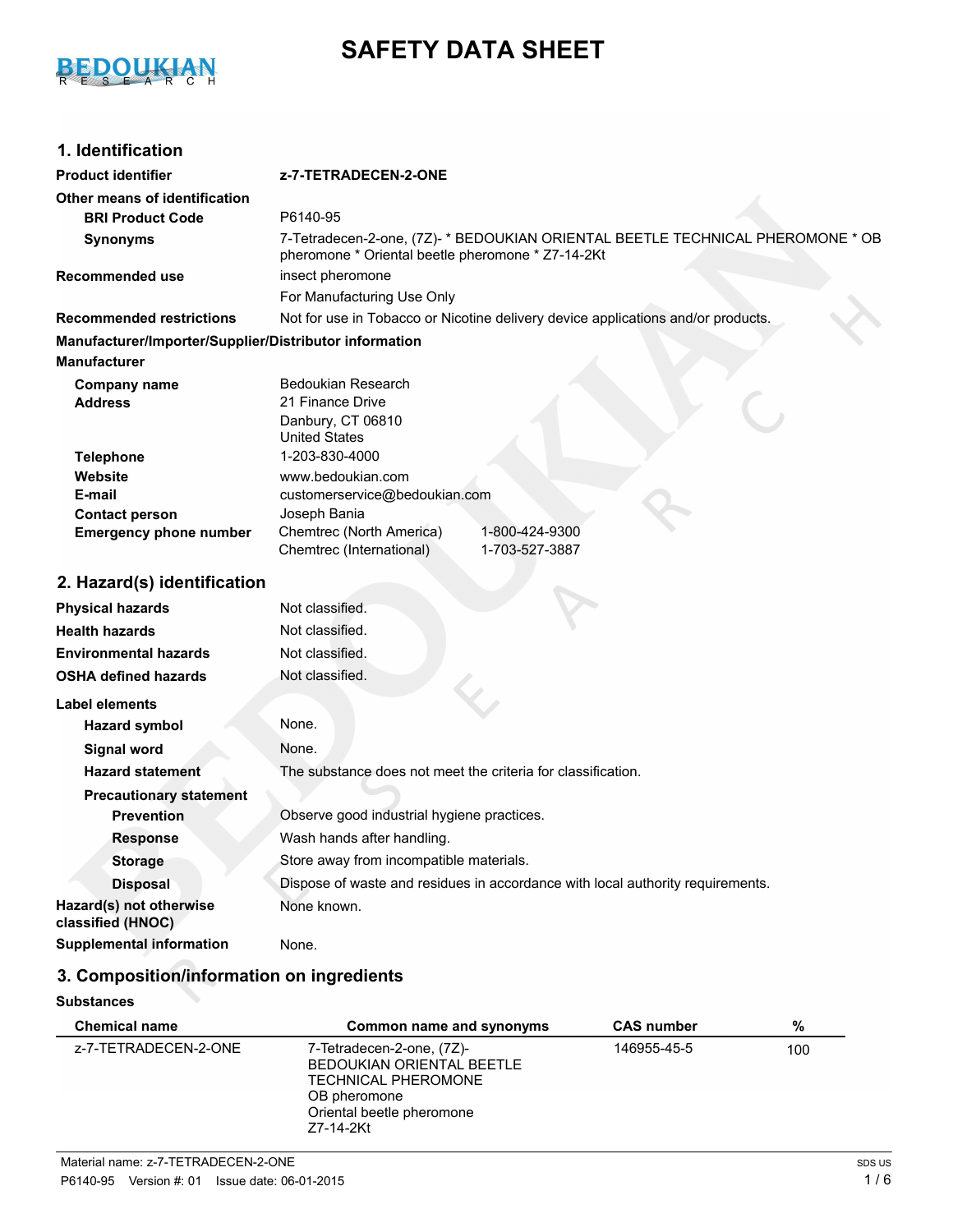| <b>Stabilizers</b><br><b>Chemical name</b>                                              | <b>CAS number</b><br>%                                                                                                                                                                                                                                                                           |  |
|-----------------------------------------------------------------------------------------|--------------------------------------------------------------------------------------------------------------------------------------------------------------------------------------------------------------------------------------------------------------------------------------------------|--|
| synthetic alpha tocopherol                                                              | 10191-41-0<br>0.1                                                                                                                                                                                                                                                                                |  |
|                                                                                         | *Designates that a specific chemical identity and/or percentage of composition has been withheld as a trade secret.                                                                                                                                                                              |  |
| <b>Composition comments</b>                                                             | Occupational Exposure Limits for stabilizers are listed in Section 8.                                                                                                                                                                                                                            |  |
| 4. First-aid measures                                                                   |                                                                                                                                                                                                                                                                                                  |  |
| <b>Inhalation</b>                                                                       | Move to fresh air. Call a physician if symptoms develop or persist.                                                                                                                                                                                                                              |  |
| <b>Skin contact</b>                                                                     | Wash off with soap and water. Get medical attention if irritation develops and persists.                                                                                                                                                                                                         |  |
| Eye contact                                                                             | Rinse with water. Get medical attention if irritation develops and persists.                                                                                                                                                                                                                     |  |
| Ingestion                                                                               | Rinse mouth. Get medical attention if symptoms occur.                                                                                                                                                                                                                                            |  |
| <b>Most important</b><br>symptoms/effects, acute and<br>delayed                         | Direct contact with eyes may cause temporary irritation.                                                                                                                                                                                                                                         |  |
| Indication of immediate<br>medical attention and special<br>treatment needed            | Treat symptomatically.                                                                                                                                                                                                                                                                           |  |
| <b>General information</b>                                                              | Ensure that medical personnel are aware of the material(s) involved, and take precautions to<br>protect themselves.                                                                                                                                                                              |  |
| 5. Fire-fighting measures                                                               |                                                                                                                                                                                                                                                                                                  |  |
| Suitable extinguishing media                                                            | Water fog. Foam. Dry chemical powder. Carbon dioxide (CO2).                                                                                                                                                                                                                                      |  |
| Unsuitable extinguishing<br>media                                                       | Do not use water jet as an extinguisher, as this will spread the fire.                                                                                                                                                                                                                           |  |
| Specific hazards arising from<br>the chemical                                           | During fire, gases hazardous to health may be formed.                                                                                                                                                                                                                                            |  |
| Special protective equipment<br>and precautions for firefighters                        | Self-contained breathing apparatus and full protective clothing must be worn in case of fire.                                                                                                                                                                                                    |  |
| <b>Fire fighting</b><br>equipment/instructions                                          | Move containers from fire area if you can do so without risk.                                                                                                                                                                                                                                    |  |
| <b>Specific methods</b>                                                                 | Use standard firefighting procedures and consider the hazards of other involved materials.                                                                                                                                                                                                       |  |
| <b>General fire hazards</b>                                                             | No unusual fire or explosion hazards noted.                                                                                                                                                                                                                                                      |  |
| 6. Accidental release measures                                                          |                                                                                                                                                                                                                                                                                                  |  |
| Personal precautions,<br>protective equipment and                                       | Keep unnecessary personnel away. For personal protection, see section 8 of the SDS.                                                                                                                                                                                                              |  |
| emergency procedures<br><b>Methods and materials for</b><br>containment and cleaning up | Large Spills: Stop the flow of material, if this is without risk. Dike the spilled material, where this is<br>possible. Cover with plastic sheet to prevent spreading. Absorb in vermiculite, dry sand or earth<br>and place into containers. Following product recovery, flush area with water. |  |
|                                                                                         | Small Spills: Wipe up with absorbent material (e.g. cloth, fleece). Clean surface thoroughly to<br>remove residual contamination.                                                                                                                                                                |  |
|                                                                                         | Never return spills to original containers for re-use. For waste disposal, see section 13 of the SDS.                                                                                                                                                                                            |  |
| <b>Environmental precautions</b>                                                        | Avoid discharge into drains, water courses or onto the ground.                                                                                                                                                                                                                                   |  |
| 7. Handling and storage                                                                 |                                                                                                                                                                                                                                                                                                  |  |
| <b>Precautions for safe handling</b>                                                    | Observe good industrial hygiene practices.                                                                                                                                                                                                                                                       |  |
| Conditions for safe storage,<br>including any incompatibilities                         | Store in original tightly closed container. Store away from incompatible materials (see Section 10<br>of the SDS). Recommended Packaging: Glass, Plastic, Aluminum or Phenolic Lined Steel. Store<br>tightly sealed under inert gas in a cool, well-ventilated area.                             |  |
| 8. Exposure controls/personal protection                                                |                                                                                                                                                                                                                                                                                                  |  |
| <b>Occupational exposure limits</b>                                                     | No exposure limits noted for ingredient(s).                                                                                                                                                                                                                                                      |  |
| <b>Biological limit values</b>                                                          | No biological exposure limits noted for the ingredient(s).                                                                                                                                                                                                                                       |  |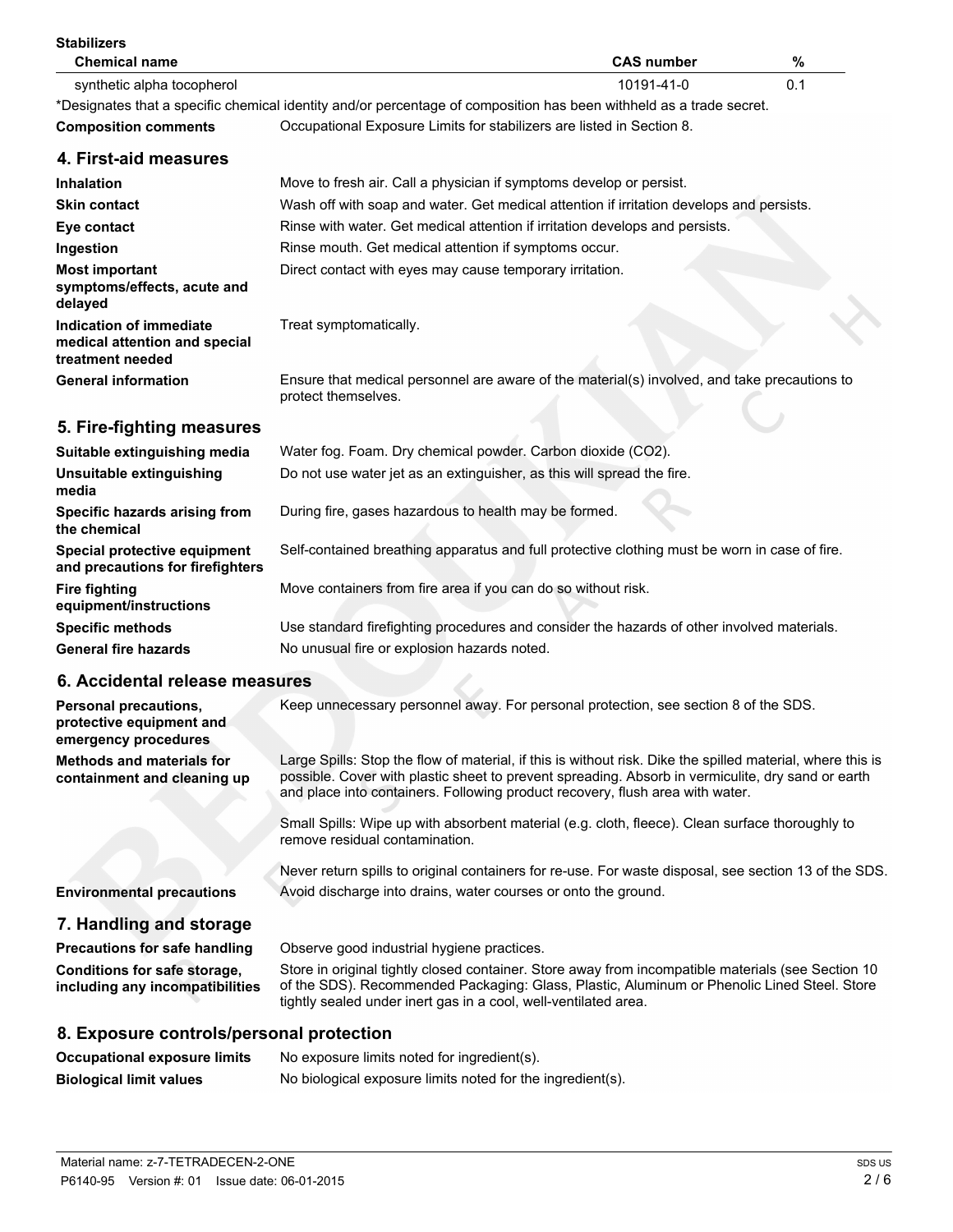| Appropriate engineering<br>controls      | Good general ventilation (typically 10 air changes per hour) should be used. Ventilation rates<br>should be matched to conditions. If applicable, use process enclosures, local exhaust ventilation,<br>or other engineering controls to maintain airborne levels below recommended exposure limits. If<br>exposure limits have not been established, maintain airborne levels to an acceptable level. |
|------------------------------------------|--------------------------------------------------------------------------------------------------------------------------------------------------------------------------------------------------------------------------------------------------------------------------------------------------------------------------------------------------------------------------------------------------------|
|                                          | Individual protection measures, such as personal protective equipment                                                                                                                                                                                                                                                                                                                                  |
| <b>Eye/face protection</b>               | Wear safety glasses with side shields (or goggles).                                                                                                                                                                                                                                                                                                                                                    |
| <b>Skin protection</b>                   |                                                                                                                                                                                                                                                                                                                                                                                                        |
| <b>Hand protection</b>                   | Wear appropriate chemical resistant gloves. Suitable gloves can be recommended by the glove<br>supplier.                                                                                                                                                                                                                                                                                               |
| Other                                    | Wear suitable protective clothing.                                                                                                                                                                                                                                                                                                                                                                     |
| <b>Respiratory protection</b>            | In case of insufficient ventilation, wear suitable respiratory equipment.                                                                                                                                                                                                                                                                                                                              |
| <b>Thermal hazards</b>                   | Wear appropriate thermal protective clothing, when necessary.                                                                                                                                                                                                                                                                                                                                          |
| <b>General hygiene</b><br>considerations | Always observe good personal hygiene measures, such as washing after handling the material<br>and before eating, drinking, and/or smoking. Routinely wash work clothing and protective<br>equipment to remove contaminants.                                                                                                                                                                            |
| A. Blooded and alcoholisations and a     |                                                                                                                                                                                                                                                                                                                                                                                                        |

# **9. Physical and chemical properties**

**Appearance**

| Appearance                                        |                                                     |
|---------------------------------------------------|-----------------------------------------------------|
| <b>Physical state</b>                             | Liquid.                                             |
| Color                                             | colorless to pale yellow                            |
| Odor                                              | not established                                     |
| Odor threshold                                    | Not available.                                      |
| рH                                                | Not available.                                      |
| Melting point/freezing point                      | Not available.                                      |
| Initial boiling point and boiling<br>range        | Not available.                                      |
| <b>Flash point</b>                                | 230 °F (110 °C) Pensky-Martens or Grabner Miniflash |
| <b>Evaporation rate</b>                           | Not available.                                      |
| Flammability (solid, gas)                         | Not applicable.                                     |
| Upper/lower flammability or explosive limits      |                                                     |
| <b>Flammability limit - lower</b><br>(%)          | Not available.                                      |
| <b>Flammability limit - upper</b><br>(%)          | Not available.                                      |
| Explosive limit - lower (%)                       | Not available.                                      |
| Explosive limit - upper (%)                       | Not available.                                      |
| Vapor pressure                                    | Not available.                                      |
| <b>Vapor density</b>                              | 7.3 Relative to air; air = $1$                      |
| <b>Relative density</b>                           | Not available.                                      |
| Solubility(ies)                                   |                                                     |
| <b>Solubility (water)</b>                         | Not available.                                      |
| <b>Partition coefficient</b><br>(n-octanol/water) | Not available.                                      |
| <b>Auto-ignition temperature</b>                  | Not available.                                      |
| <b>Decomposition temperature</b>                  | Not available.                                      |
| <b>Viscosity</b>                                  | Not available.                                      |
| <b>Other information</b>                          |                                                     |
| <b>Density</b>                                    | $0.84 - 0.85$ g/cm3                                 |
| <b>Flammability class</b>                         | Combustible IIIB estimated                          |
| Molecular formula                                 | C14H26O                                             |
| Molecular weight                                  | 210.40                                              |
| <b>Specific gravity</b>                           | $0.84 - 0.85$ at 25°C                               |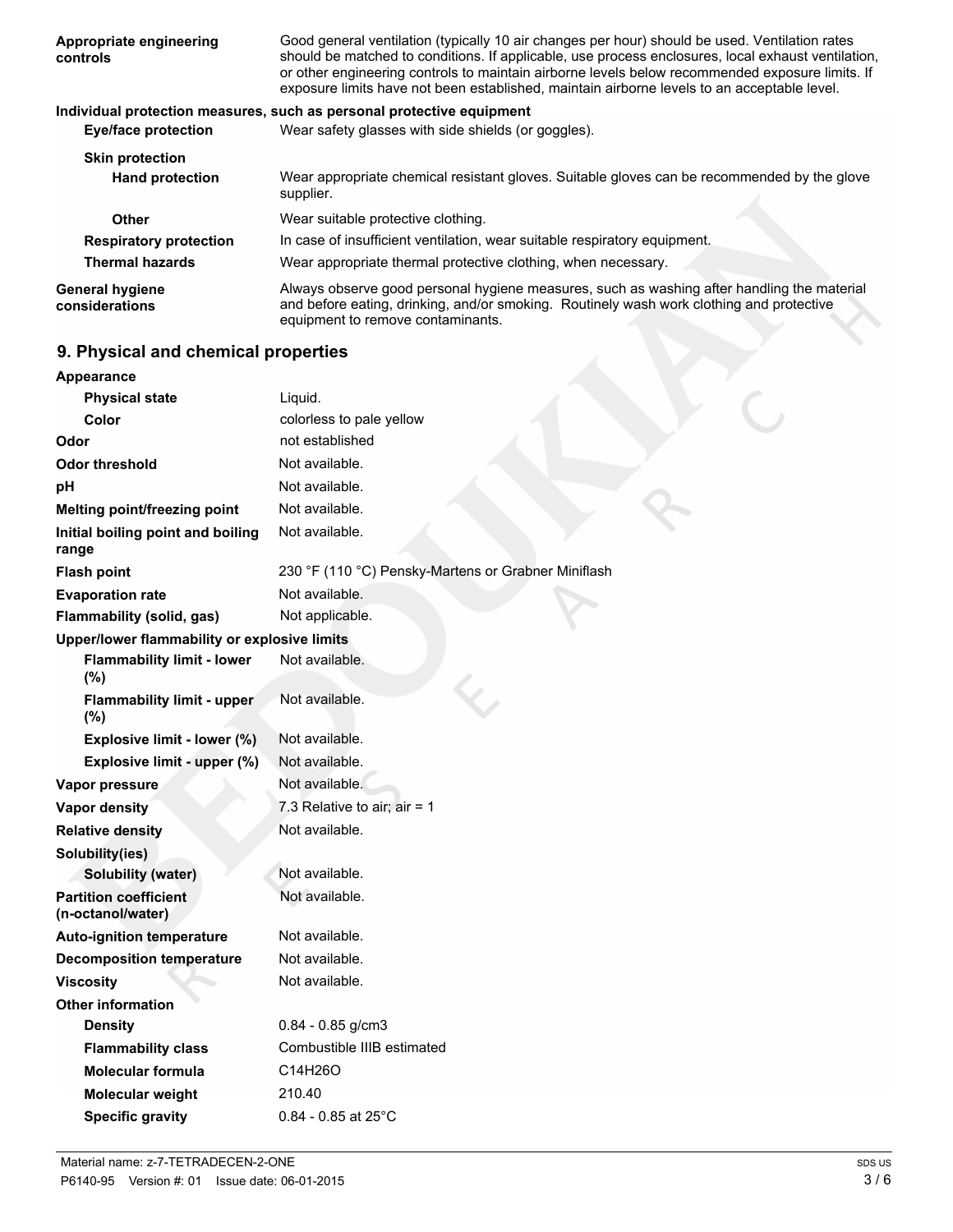# **10. Stability and reactivity**

| <b>Reactivity</b>                            | The product is stable and non-reactive under normal conditions of use, storage and transport. |
|----------------------------------------------|-----------------------------------------------------------------------------------------------|
| <b>Chemical stability</b>                    | Material is stable under normal conditions.                                                   |
| <b>Possibility of hazardous</b><br>reactions | No dangerous reaction known under conditions of normal use.                                   |
| <b>Conditions to avoid</b>                   | Contact with incompatible materials.                                                          |
| Incompatible materials                       | Strong oxidizing agents.                                                                      |
| <b>Hazardous decomposition</b><br>products   | No hazardous decomposition products are known.                                                |

# **11. Toxicological information**

## **Information on likely routes of exposure**

| <b>Inhalation</b>                                                                  | No adverse effects due to inhalation are expected.                                                                                                                                                   |
|------------------------------------------------------------------------------------|------------------------------------------------------------------------------------------------------------------------------------------------------------------------------------------------------|
| <b>Skin contact</b>                                                                | No adverse effects due to skin contact are expected.                                                                                                                                                 |
| Eye contact                                                                        | Direct contact with eyes may cause temporary irritation.                                                                                                                                             |
| Ingestion                                                                          | Expected to be a low ingestion hazard.                                                                                                                                                               |
| Symptoms related to the<br>physical, chemical and<br>toxicological characteristics | Direct contact with eyes may cause temporary irritation.                                                                                                                                             |
| Information on toxicological effects                                               |                                                                                                                                                                                                      |
| <b>Acute toxicity</b>                                                              | Not available.                                                                                                                                                                                       |
| <b>Skin corrosion/irritation</b>                                                   | Prolonged skin contact may cause temporary irritation.                                                                                                                                               |
| Serious eye damage/eye<br>irritation                                               | Direct contact with eyes may cause temporary irritation.                                                                                                                                             |
| <b>Respiratory or skin sensitization</b>                                           |                                                                                                                                                                                                      |
| <b>Respiratory sensitization</b>                                                   | Not a respiratory sensitizer.                                                                                                                                                                        |
| <b>Skin sensitization</b>                                                          | This product is not expected to cause skin sensitization.                                                                                                                                            |
| Germ cell mutagenicity                                                             | No data available to indicate product or any components present at greater than 0.1% are<br>mutagenic or genotoxic.                                                                                  |
| Carcinogenicity                                                                    | This product is not considered to be a carcinogen by IARC, ACGIH, NTP, or OSHA.                                                                                                                      |
| Not listed.                                                                        | OSHA Specifically Regulated Substances (29 CFR 1910.1001-1050)                                                                                                                                       |
| <b>Reproductive toxicity</b>                                                       | This product is not expected to cause reproductive or developmental effects.                                                                                                                         |
| Specific target organ toxicity -<br>single exposure                                | Not classified.                                                                                                                                                                                      |
| Specific target organ toxicity -<br>repeated exposure                              | Not classified.                                                                                                                                                                                      |
| <b>Aspiration hazard</b>                                                           | Not an aspiration hazard.                                                                                                                                                                            |
| 12. Ecological information                                                         |                                                                                                                                                                                                      |
| <b>Ecotoxicity</b>                                                                 | The product is not classified as environmentally hazardous. However, this does not exclude the<br>possibility that large or froquent epille can boys a bormful or demoging effect on the epyironment |

|                                      | possibility that large or frequent spills can have a harmful or damaging effect on the environment.                                                                                        |
|--------------------------------------|--------------------------------------------------------------------------------------------------------------------------------------------------------------------------------------------|
| <b>Persistence and degradability</b> | No data is available on the degradability of this product.                                                                                                                                 |
| <b>Bioaccumulative potential</b>     | No data available.                                                                                                                                                                         |
| Mobility in soil                     | No data available.                                                                                                                                                                         |
| Other adverse effects                | No other adverse environmental effects (e.g. ozone depletion, photochemical ozone creation<br>potential, endocrine disruption, global warming potential) are expected from this component. |

# **13. Disposal considerations**

| <b>Disposal instructions</b> | Collect and reclaim or dispose in sealed containers at licensed waste disposal site.                              |
|------------------------------|-------------------------------------------------------------------------------------------------------------------|
| Local disposal regulations   | Dispose in accordance with all applicable regulations.                                                            |
| Hazardous waste code         | The waste code should be assigned in discussion between the user, the producer and the waste<br>disposal company. |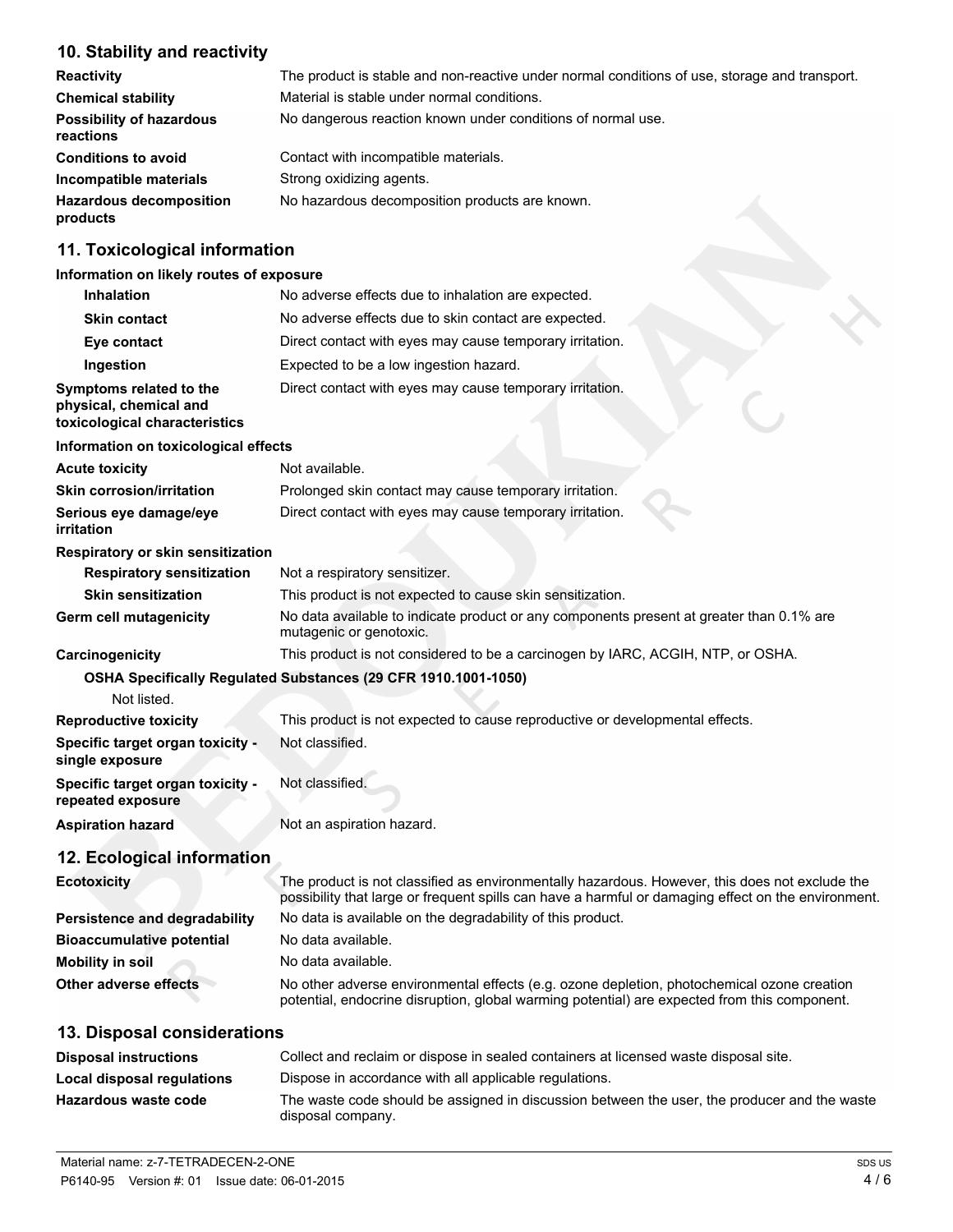**Waste from residues / unused products**

Dispose of in accordance with local regulations. Empty containers or liners may retain some product residues. This material and its container must be disposed of in a safe manner (see: Disposal instructions).

**Contaminated packaging** Since emptied containers may retain product residue, follow label warnings even after container is emptied. Empty containers should be taken to an approved waste handling site for recycling or disposal.

## **14. Transport information**

#### **DOT**

Not regulated as dangerous goods.

#### **IATA**

Not regulated as dangerous goods.

#### **IMDG**

Not regulated as dangerous goods.

# **Transport in bulk according to** Not established. **Annex II of MARPOL 73/78 and**

**the IBC Code**

## **15. Regulatory information**

**US federal regulations** This product is not known to be a "Hazardous Chemical" as defined by the OSHA Hazard Communication Standard, 29 CFR 1910.1200.

## **TSCA Section 12(b) Export Notification (40 CFR 707, Subpt. D)**

Not regulated.

**CERCLA Hazardous Substance List (40 CFR 302.4)**

Not listed.

**SARA 304 Emergency release notification**

Not regulated.

**OSHA Specifically Regulated Substances (29 CFR 1910.1001-1050)**

Not listed.

## **Superfund Amendments and Reauthorization Act of 1986 (SARA)**

**Hazard categories** Immediate Hazard - No Delayed Hazard - No Fire Hazard - No Pressure Hazard - No Reactivity Hazard - No

#### **SARA 302 Extremely hazardous substance**

Not listed.

**SARA 311/312 Hazardous chemical** No

**SARA 313 (TRI reporting)** Not regulated.

## **Other federal regulations**

**Clean Air Act (CAA) Section 112 Hazardous Air Pollutants (HAPs) List**

Not regulated.

**Clean Air Act (CAA) Section 112(r) Accidental Release Prevention (40 CFR 68.130)**

Not regulated.

**Safe Drinking Water Act (SDWA)** Not regulated.

## **US state regulations**

- **US. California Controlled Substances. CA Department of Justice (California Health and Safety Code Section 11100)** Not listed.
- **US. Massachusetts RTK Substance List**

Not regulated.

- **US. New Jersey Worker and Community Right-to-Know Act** Not listed.
- **US. Pennsylvania Worker and Community Right-to-Know Law** Not listed.